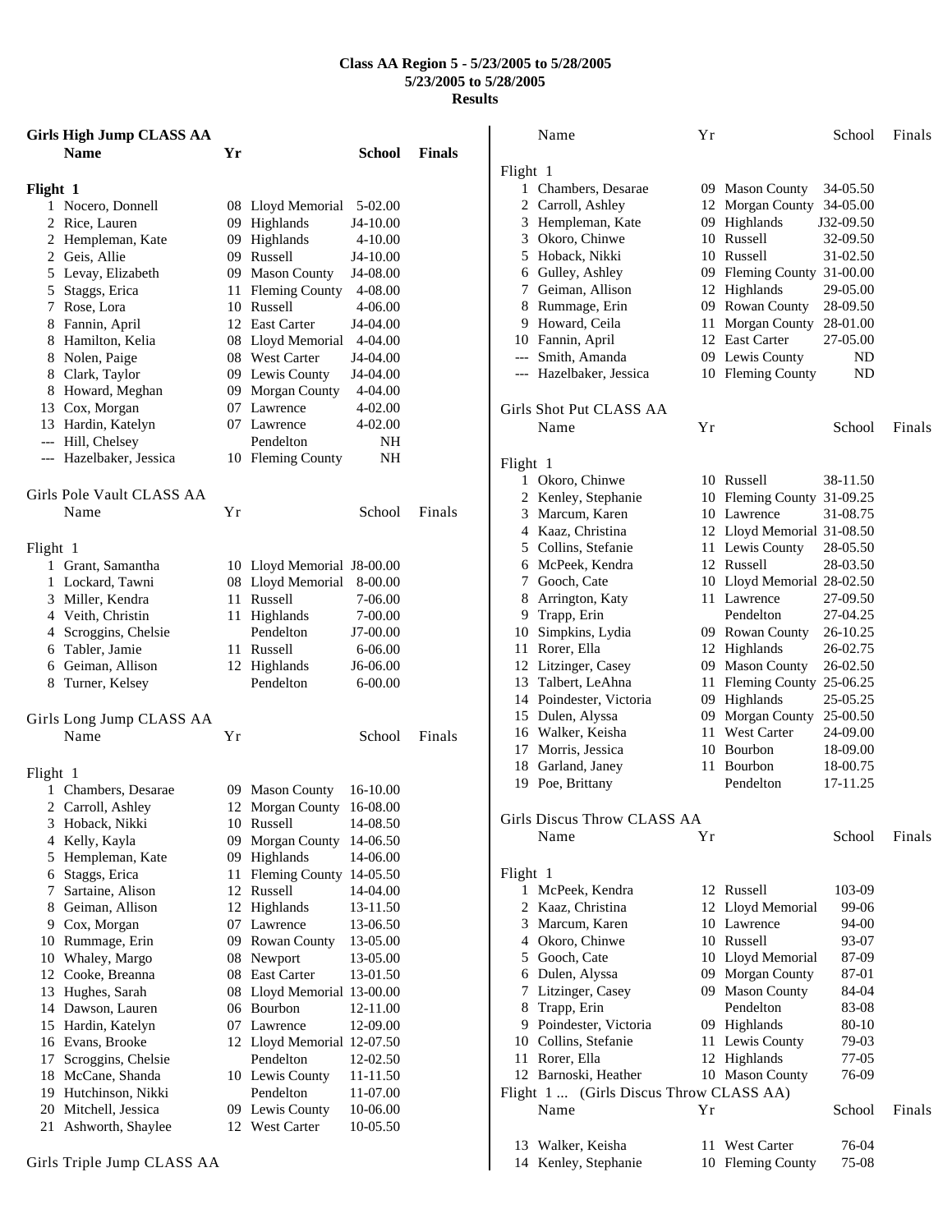## Class AA Region 5 - 5/23/2005 to 5/28/2005 5/23/2005 to 5/28/2005 Results

| 15 Simpkins, Lydia       |    | 09 Rowan County            | 72-09       |        | 15 Boggs, Corey                |
|--------------------------|----|----------------------------|-------------|--------|--------------------------------|
| 16 Fitch, Victoria       |    | 10 Lewis County            | 60-07       |        | 16 Applegate, Frankie          |
| 17 Talbert, LeAhna       |    | 11 Fleming County          | $56-10$     |        | 17 Enix, Jesse                 |
|                          |    | 07 East Carter             | 54-09       |        | 18 Thomas, Richard             |
| 18 Ferguson, Keisha      |    | Pendelton                  | 49-03       |        |                                |
| 19 Poe, Brittany         |    |                            |             |        | 19 Doose, Kyle                 |
| 20 Morris, Jessica       |    | 10 Bourbon                 | 47-10       |        | 20 Hayes, Jarrod               |
| 21 Walker, TY            |    | 09 West Carter             | 44-07       |        |                                |
|                          |    |                            |             |        | Boys Triple Jump CLASS         |
| Boys High Jump CLASS AA  |    |                            |             |        | Name                           |
| Name                     | Yr |                            | School      | Finals |                                |
|                          |    |                            |             |        | Flight 1                       |
| Flight 1                 |    |                            |             |        | 1 Lavender, Jeremy             |
| 1 Dummitt, Marty         |    | 11 Lewis County            | 6-04.00     |        | 2 Kinney, Charles              |
| 2 Lavender, Jeremy       |    | 11 Russell                 | $6 - 00.00$ |        | 3 Creech, Anthony              |
| 2 Long, Jerry            |    | Pendelton                  | J6-00.00    |        | 4 Owens, Chris                 |
| 2 Gill, Scott            |    | 10 Russell                 | J6-00.00    |        | 5 Franklin, Tyler              |
| 5 Bridgett, Jordan       |    | 11 Highlands               | J5-10.00    |        | 6 Hull, Chris                  |
| 5 Conley, Barron         |    | 11 Mason County            | 5-10.00     |        | 7 Montgomery, Wes              |
| 7 Williams, Noel         |    | 12 Rowan County            | 5-06.00     |        | 8 Hopper, Josh                 |
| 7 Cecil, Clay            |    | 09 Highlands               | 5-06.00     |        | 8 Kramer, Jordan               |
| 9 Fitzpatrick, Mark      |    | 08 Lawrence                | 5-04.00     |        | 10 Dean, Chris                 |
| 10 Turner, Mikah         |    | 11 Mason County            | 5-02.00     |        | 11 Jones, Tristan              |
| 11 Enix, Jesse           |    | 09 Lewis County            | 5-00.00     |        | 12 Hayes, Jarrod               |
| 11 Robinson, Dale        |    | 09 East Carter             | 5-00.00     |        | 13 Shaffer, Matt               |
| 13 Hayes, Jarrod         |    | 12 Fleming County          | 4-10.00     |        |                                |
| 14 Hatfield, Corey       |    | Pendelton                  | 4-08.00     |        | Boys Shot Put CLASS AA         |
| --- Shaffer, Matt        |    | 09 East Carter             | NΗ          |        | Name                           |
|                          |    |                            |             |        |                                |
| Boys Pole Vault CLASS AA |    |                            |             |        | Flight 1                       |
| Name                     | Yr |                            | School      | Finals | 1 Knapp, Daniel                |
|                          |    |                            |             |        | 2 Jones, Tristan               |
| Flight 1                 |    |                            |             |        | 3 Boswell, Gary                |
| 1 Gesenhues, Jimmy       |    | 12 Highlands               | 13-00.00    |        | 4 Benken, Avery                |
| 2 Edwards, Nick          |    | 11 Fleming County 12-00.00 |             |        | 5 Stevens, Dustin              |
| 3 Rogers, Robbelle       |    | 10 Fleming County 10-06.00 |             |        | 6 McCullah, Luke               |
| 3 Casey, Brandon         |    | 11 Lloyd MemorialJ10-06.00 |             |        | 7 Carpenter, Kyle              |
| 5 Donohew, Joey          |    | 11 Rowan County            | 9-06.00     |        | 8 Kidwell, Galen               |
| 5 Wolpert, Derek         |    | 12 Lloyd Memorial J9-06.00 |             |        | 9 Hatten, Will                 |
| 5 Virgin, Zack           |    | 09 Russell                 | J9-06.00    |        | 10 Nutter, George              |
| 8 Wrobleski, Tony        |    | Pendelton                  | 9-00.00     |        | 11 Hughes, Joey                |
| 8 Bathiany, Drew         |    | 09 Highlands               | $9 - 00.00$ |        | 12 Koester, Ben                |
| 10 Evans, Dwaine         |    | 10 Russell                 | 7-06.00     |        | 13 Hicks, Toby                 |
|                          |    |                            |             |        | 14 Turner, Mikah               |
| Boys Long Jump CLASS AA  |    |                            |             |        | 15 Woods, Rob                  |
| Name                     | Yr |                            | School      | Finals | 16 Ferguson, Mark              |
|                          |    |                            |             |        | 17 Hall, Matt                  |
| Flight 1                 |    |                            |             |        | 18 Gullett, Ethan              |
| 1 Gill, Scott            |    | 10 Russell                 | 20-11.00    |        | 19 Hanshaw, Levi               |
| 2 Franklin, Tyler        |    | 12 Rowan County            | 20-09.00    |        | 20 Seagraves, Evan             |
| 3 Lavender, Jeremy       |    | 11 Russell                 | 20-05.00    |        | 21 Wright, Donnie              |
| 4 Kramer, Jordan         |    | 10 Highlands               | 20-03.00    |        | 22 McGlone, Chad               |
| 5 Kinney, Charles        |    | 12 Lloyd Memorial 20-02.50 |             |        |                                |
| 6 Creech, Anthony        |    | 12 Lloyd Memorial 20-02.00 |             |        | <b>Boys Discus Throw CLASS</b> |
| 7 Hull, Chris            |    | 11 Mason County            | 19-06.00    |        | Name                           |
| 8 Bradford, Max          |    | 11 Bourbon                 | 19-01.50    |        |                                |
| 9 Dean, Chris            |    | 12 West Carter             | 18-10.00    |        | Flight 1                       |
| 9 Montgomery, Wes        |    | 10 Morgan County           | 18-10.00    |        | 1 Jones, Tristan               |
| Owens, Chris<br>11       |    | 12 Highlands               | 18-08.50    |        | 2 Bard, Matt                   |
| 12 Cantrell, Tim         |    | 09 Lawrence                | 18-08.00    |        | 3 Bathiany, Bert               |
| 13 Long, Jerry           |    | Pendelton                  | 18-03.00    |        | 4 Harned, Hank                 |
| 14 Miller, Tony          |    | 11 West Carter             | 18-02.00    |        | 5 Hughes, Joey                 |
|                          |    |                            |             |        |                                |

|          | 15 Boggs, Corey                   |    | 11 Pendelton               | 17-08.00 |        |
|----------|-----------------------------------|----|----------------------------|----------|--------|
|          | 16 Applegate, Frankie             |    | 10 Lewis County            | 17-03.00 |        |
|          | 17 Enix, Jesse                    |    | 09 Lewis County            | 17-01.00 |        |
|          | 18 Thomas, Richard                |    | 08 Lawrence                | 15-06.00 |        |
|          | 19 Doose, Kyle                    |    | 09 Bourbon                 | 15-04.50 |        |
|          | 20 Hayes, Jarrod                  |    | 12 Fleming County 14-04.00 |          |        |
|          |                                   |    |                            |          |        |
|          | Boys Triple Jump CLASS AA<br>Name | Yr |                            | School   | Finals |
|          |                                   |    |                            |          |        |
| Flight 1 |                                   |    |                            |          |        |
| 1        | Lavender, Jeremy                  |    | 11 Russell                 | 42-06.00 |        |
|          | 2 Kinney, Charles                 |    | 12 Lloyd Memorial 42-00.00 |          |        |
|          | 3 Creech, Anthony                 |    | 12 Lloyd Memorial 41-03.00 |          |        |
|          | 4 Owens, Chris                    |    | 12 Highlands               | 40-04.00 |        |
|          | 5 Franklin, Tyler                 |    | 12 Rowan County            | 39-09.00 |        |
|          | 6 Hull, Chris                     |    | 11 Mason County            | 39-05.00 |        |
| 7        | Montgomery, Wes                   |    | 10 Morgan County 36-08.00  |          |        |
|          | 8 Hopper, Josh                    |    | 09 Russell                 | 36-06.00 |        |
|          | 8 Kramer, Jordan                  |    | 10 Highlands               | 36-06.00 |        |
|          | 10 Dean, Chris                    |    | 12 West Carter             | 35-10.50 |        |
| 11       | Jones, Tristan                    |    | 10 Fleming County 34-10.50 |          |        |
|          | 12 Hayes, Jarrod                  |    | 12 Fleming County 32-02.00 |          |        |
| 13       | Shaffer, Matt                     |    | 09 East Carter             | 29-04.00 |        |
|          | Boys Shot Put CLASS AA            |    |                            |          |        |
|          | Name                              | Yr |                            | School   | Finals |
|          |                                   |    |                            |          |        |
| Flight 1 |                                   |    |                            |          |        |
|          | 1 Knapp, Daniel                   |    | 12 Lloyd Memorial 47-00.50 |          |        |
|          | 2 Jones, Tristan                  |    | 10 Fleming County 42-07.50 |          |        |
|          | 3 Boswell, Gary                   |    | 12 Newport                 | 40-08.50 |        |
|          | 4 Benken, Avery                   |    | 11 Lloyd Memorial 40-08.00 |          |        |
|          | 5 Stevens, Dustin                 |    | 12 Rowan County            | 40-02.00 |        |
|          | 6 McCullah, Luke                  |    | 12 Newport                 | 40-00.00 |        |
| 7        | Carpenter, Kyle                   |    | 11 Mason County            | 38-10.00 |        |
|          | 8 Kidwell, Galen                  |    | 10 Highlands               | 37-08.00 |        |
|          | 9 Hatten, Will                    |    | 12 Lawrence                | 36-03.50 |        |
|          | 10 Nutter, George                 |    | 09 Fleming County 36-01.00 |          |        |
| 11       | Hughes, Joey                      |    | Pendelton                  | 35-02.50 |        |
| 12       | Koester, Ben                      | 10 | Highlands                  | 35-02.00 |        |
|          | 13 Hicks, Toby                    |    | 09 Russell                 | 35-01.50 |        |
| 14       | Turner, Mikah                     | 11 | <b>Mason County</b>        | 35-01.00 |        |
| 15       | Woods, Rob                        |    | 09 East Carter             | 33-11.00 |        |
| 16       | Ferguson, Mark                    |    | Pendelton                  | 33-09.50 |        |
| 17       | Hall, Matt                        |    | 10 Rowan County            | 33-05.00 |        |
| 18       | Gullett, Ethan                    |    | 10 Russell                 | 33-00.50 |        |
|          | 19 Hanshaw, Levi                  |    | 10 West Carter             | 32-05.00 |        |
| 20       | Seagraves, Evan                   |    | 12 East Carter             | 30-09.50 |        |
| 21       | Wright, Donnie                    | 11 | Morgan County              | 28-07.50 |        |
| 22       | McGlone, Chad                     | 11 | Lewis County               | 21-11.50 |        |
|          | Boys Discus Throw CLASS AA        |    |                            |          |        |
|          | Name                              | Yr |                            | School   | Finals |
|          |                                   |    |                            |          |        |
| Flight 1 |                                   |    |                            |          |        |
| 1        | Jones, Tristan                    | 10 | <b>Fleming County</b>      | 134-05   |        |
| 2        | Bard, Matt                        |    | 11 Lloyd Memorial          | 127-02   |        |
| 3        | Bathiany, Bert                    |    | 12 Highlands               | 122-03   |        |
|          | 4 Harned, Hank                    |    | 12 Highlands               | 115-07   |        |
|          | 5 Hughes, Joey                    |    | Pendelton                  | 113-11   |        |